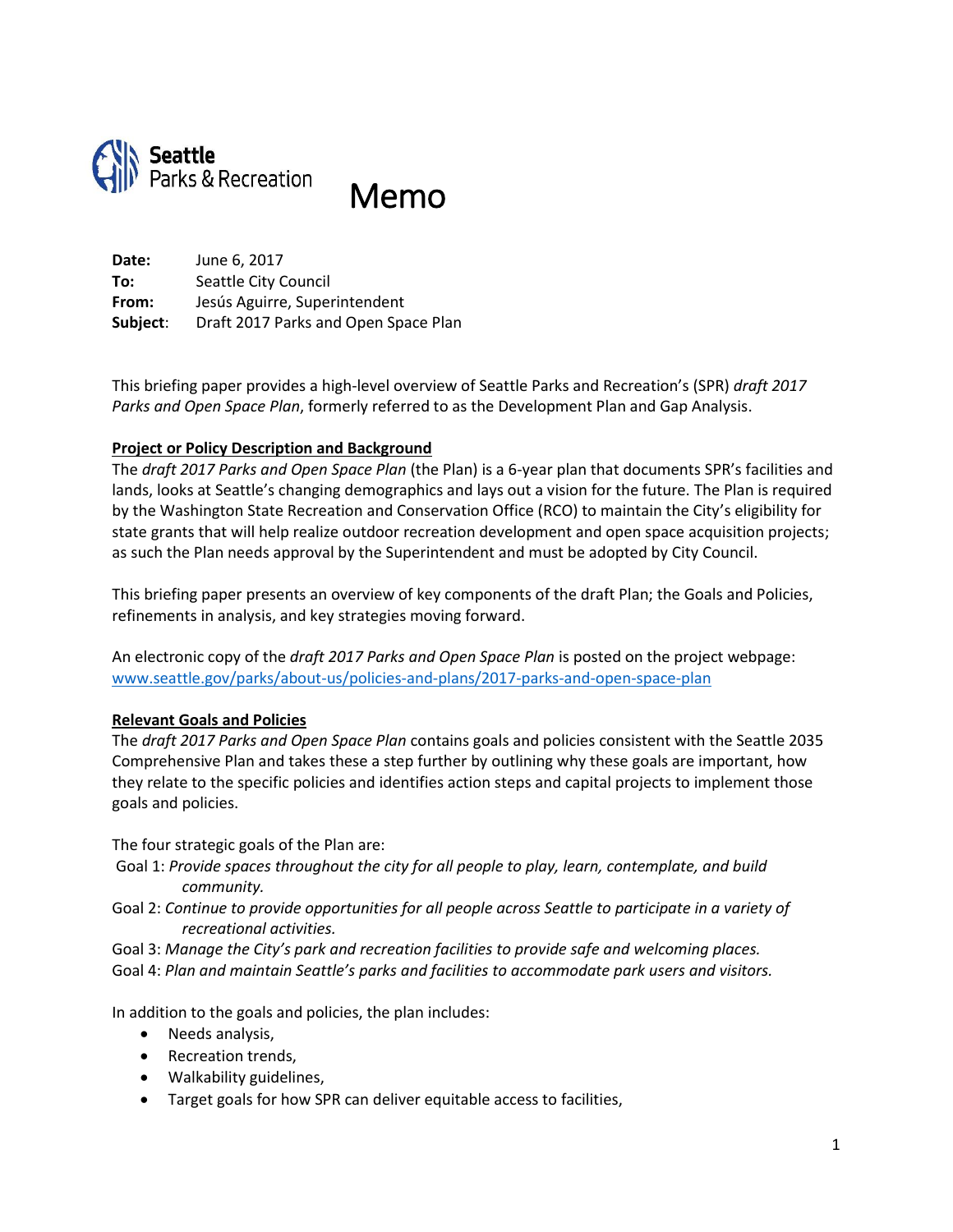- A Long-Term Acquisition Strategy for the acquisition of parkland in the City's growing Urban Villages and Natural Areas,
- Highlights of capital projects that will be implemented over the next 6 years and that support the four strategic goals defined in the plan.

For the Plan to satisfy RCO's requirements, it must include a prioritized list of projects and/or programs (parks and open space acquisition, development, renovation and restoration projects), anticipated year of implementation, and a financing plan and/or fund source. These are included in detail in the Appendices section of the plan.

# **Key Issues**

## **1. Citywide Guidelines and 2017 Level of Service**

The Plan recommends a citywide "Level of Service" (LOS) that is needed to help provide recreational opportunities as we move forward. Since 2001, the City has not changed the Acceptable or the Desirable goals for open space. Supported by the passage of several parks levies containing robust acquisition funding, SPR has consistently exceeded the Acceptable goal of 3.3 acres per 1,000 residents.

The *2017 Parks and Open Space Plan* proposes a single standard for level of service, changing the Acceptable guideline of 3.33 acres per 1,000 residents to a new 8 acres per 1,000 residents "Level of Service". For the City to meet the new citywide LOS during the planning horizon, SPR will need to acquire approximately 13.5 acres within the next six-years (through the life of this Plan), and continue to acquire additional acres after that to achieve the 40 additional acres needed by 2035.

There is no penalty for acquiring more than 40 acres, but if we fall below our Citywide LOS then we are in violation of the Growth Management Act (GMA).

### **2. Long-Term Acquisition Strategy**

SPR is proposing including walkability guidelines, to help shape the Long-Term Acquisition Strategy. Based on recent analysis, we know that 94% of the housing units in Seattle are within a 10-minute walk to a park, and 77% of housing units within an Urban Village are within a 5-minute walk to a park. This is an extraordinary accomplishment. We also know that Seattle and its Urban Villages will continue to experience growth and become denser over time.

The analysis in this plan represents a bridge between the historical approach of quantitative measures (number acres per population) and the more contemporary qualitative analysis approach (amount of time to walk to a park – walkability) that the majority of large urban American cities are embracing.

Two walkability distances are proposed:

- 5-minute walkability guideline to be applied within the Urban Village boundary; and
- 10-minute walkability guideline to be applied outside of the Urban Village boundary

The basis for the recommendation for a different guideline for walkability within Urban Villages is that since Urban Villages are higher-density locations where most of the growth is expected to occur, closer proximity (5-minute walkability) and access to park facilities is important.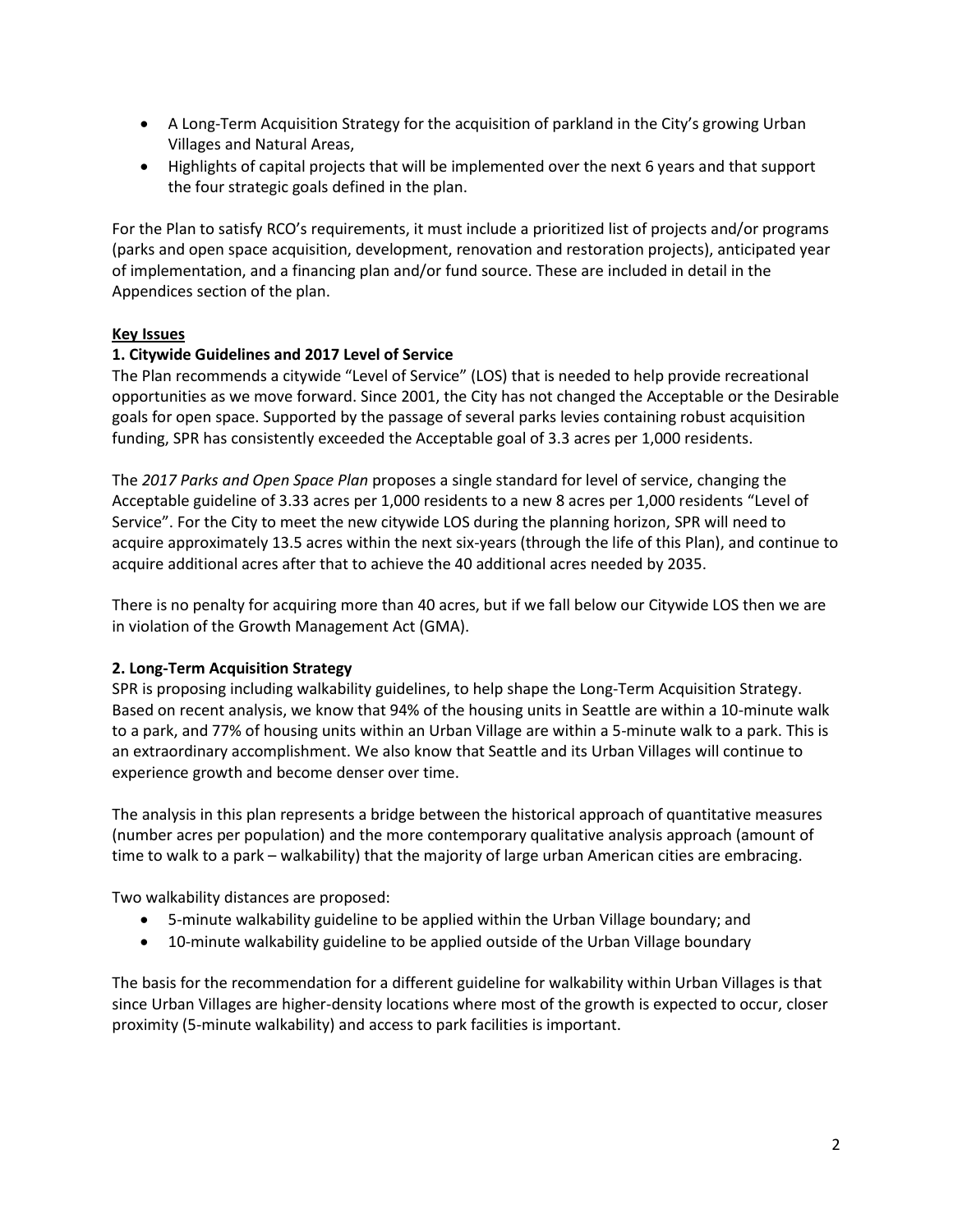Property acquisition is opportunity driven, but the gap areas identified in the analysis help define SPR's priorities and needs for future acquisition and development projects. With \$2 million available annually for acquisition in Park District funding, the Long-Term Acquisition Strategy is twofold and will focus on:

1.) Acquisition of parkland in the City's growing Urban Villages with identified gaps and that meet the criteria outlined in the plan, and

2.) Acquisition of Natural Areas and Greenbelts that meet the prioritization criteria outlined in the plan.

Property in the City Center Urban Center Villages will not be prioritized for acquisition because of the escalating costs. Acquisitions will be prioritized based on the following criteria:

- Equity and health
- Income and poverty
- Density
- **•** Opportunity

In addition to walkability, for SPR to plan equitably for future recreational facilities and programming, understanding the composition of neighborhoods, recreational desires and participation trends are key. The Plan quantifies and describes the facility and recreational programming needs of the city, and highlights two methodologies in keeping with the State guidelines:

- Recreation Participation, and
- Community Satisfaction.

Eighty percent (80%) of those who participated in SPR's 2016 survey rated Seattle's parks and recreation system positively, with an A or B grade. SPR gets high marks for "meeting the needs of the neighborhood" and "maintenance and cleanliness", but lower marks for "safety". Homelessness, drugs, and illegal activities are the leading top-of-mind reasons for lower safety ratings.

Walking with or without a pet, jogging, visiting playgrounds, natural areas, beaches, neighborhood and community parks remain consistently the top tier activities for people across all ages enjoying our parks and open space. The use of athletic fields, community centers, pools and picnic shelters also show high participation levels.

The walkability mapping analysis has been refined to include the socioeconomic factors of race, poverty levels and health indices. Other opportunities for public enjoyment such as P-patch gardens, publicly accessible street ends and public school property are also included.

### **Budget**

Capital improvement projects and acquisitions are funded through the CIP (Real Estate Excise Taxes-REET) and Seattle Park District funding. The acquisition budget in the Seattle Park District's current sixyear financial plan is \$2 million annually, often leveraged with funding from King County's Conservation Futures Tax.